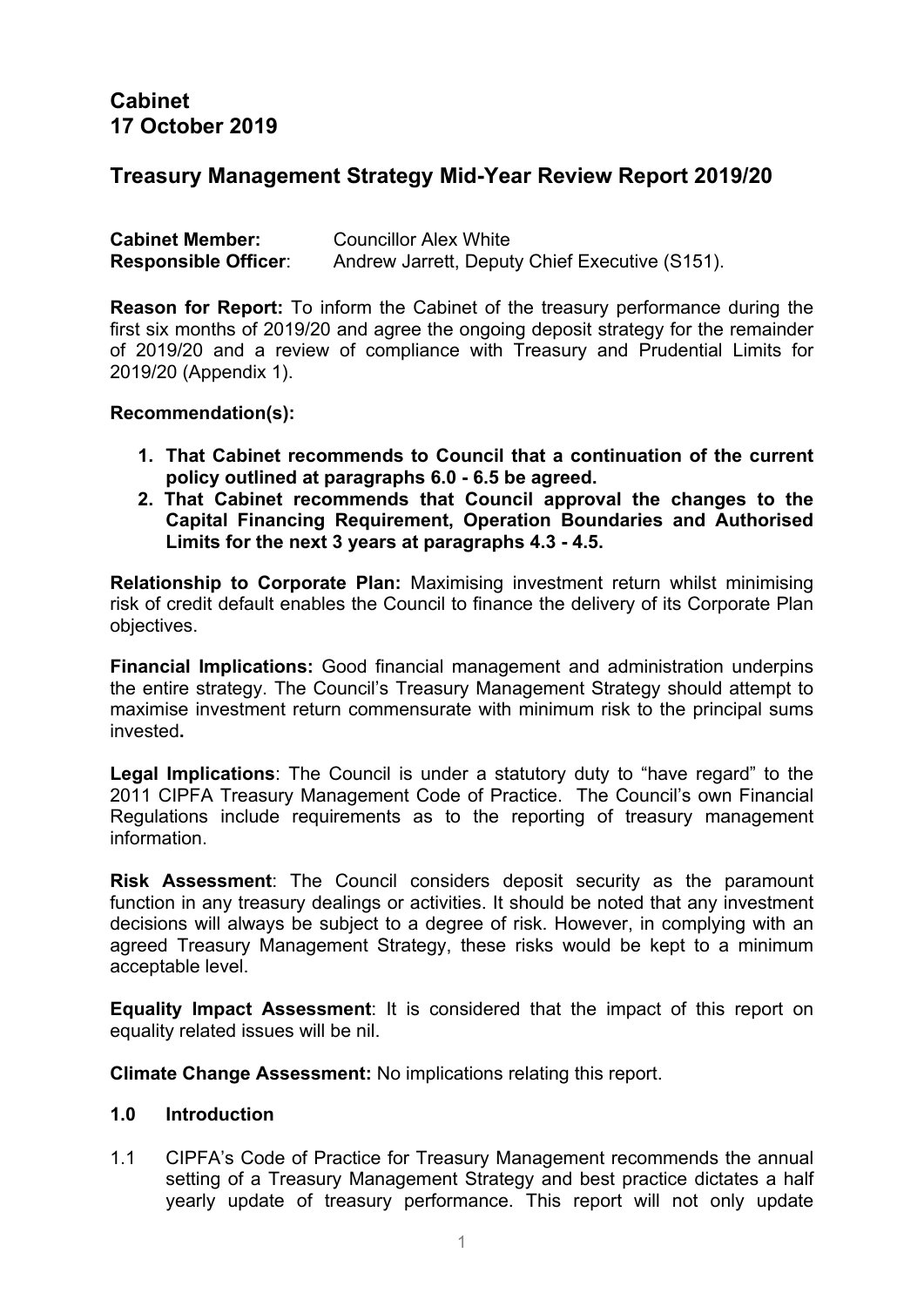Members on the treasury performance over the first six months of 2019/20, but will also seek approval for the ongoing deposit strategy.

## **2.0 Treasury Performance 01/04/19 to 30/09/19**

2.1 The table below shows the Council's overall treasury management position for the first six months of 2019/20.

| <b>Treasury Position</b>                             | Average<br>Interest I | as at 30/9/19 | Total Interest   Forecast Year-<br>end position |  |
|------------------------------------------------------|-----------------------|---------------|-------------------------------------------------|--|
| Temporary Investments and Deposits                   | 0.75%                 | £124k         | £196k                                           |  |
| <b>CCLA dividends</b>                                | 4.19%                 | £103k         | £210k                                           |  |
| Commerical activities / Non-financial<br>investments | 4.50%                 | £91k          | £209k                                           |  |
| <b>Total</b>                                         |                       | £318k         | £615k                                           |  |

- 2.2 The General Fund 2019/20 budget for temporary investment and non-treasury activities is £443k and for the Housing Revenue Account is £83k.
- 2.2 This first half year has been a time of upheaval on the political front as Theresa May resigned as Prime Minister to be replaced by Boris Johnson on a platform of the UK leaving the EU on or 31 October, with or without a deal. However, so far, there has been no majority of MPs for any one option to move forward on enabling Brexit to be implemented. At the time of writing, (first week in September), the whole political situation in the UK over Brexit is highly fluid and could change radically by the day. The vote in the Commons on 3 September lead to a delay in the date for Brexit to 31 January 2020. There is also the likelihood of a general election. In such circumstances, any interest rate forecasts are subject to material change as the situation evolves. At present, if the UK does achieve an agreed deal on Brexit soon, including some additional clarification wording on the Irish border backstop, then it is possible that growth could recover quickly. The Monetary Policy Committee (MPC) could then need to address the issue of whether to raise Bank Rate when there is very little slack left in the labour market; this could cause wage inflation to accelerate which would then feed through into general inflation.
- 2.3 On the other hand, if there was a no deal Brexit and there was a significant level of disruption to the economy, then growth could falter and the MPC would be likely to cut Bank Rate in order to support growth. However, with Bank Base Rate still only at 0.75%, it has relatively little room to make a big impact and the MPC would probably suggest that it would be up to the Chancellor to provide help to support growth by way of a fiscal boost by way of tax cuts and / or expenditure on infrastructure projects, to boost the economy. However, infrastructure projects generally take a long time to plan and to start up, and so to feed through into impacting the economy; tax cuts would be much quicker in impacting the level of consumption in the economy.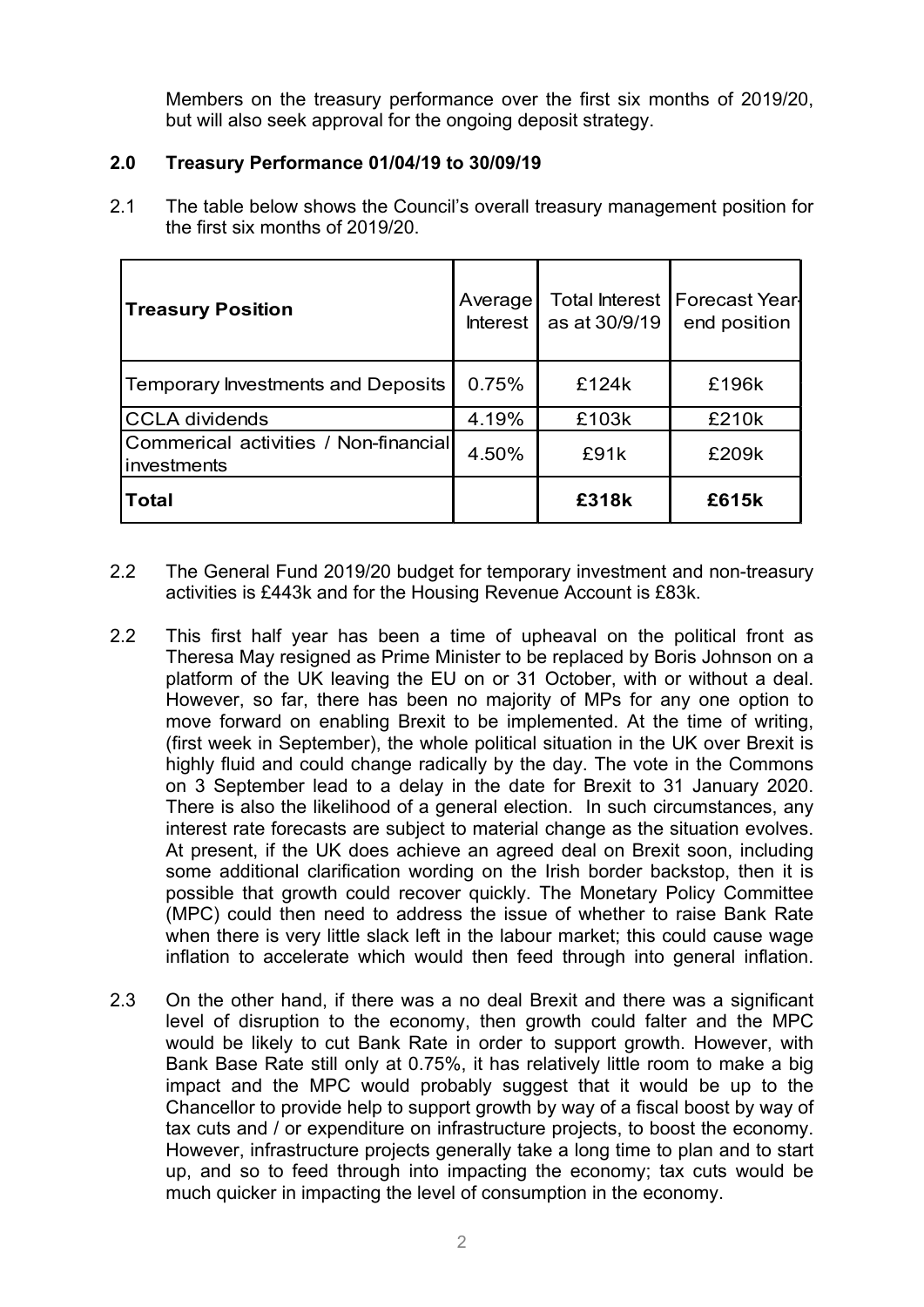## 2.4 Interest rate forecasts:

2.4.1 The Council's treasury advisor, Link Asset Services (formerly Capita Asset Services), has provided the following forecast:

| <b>Link Asset Services Interest Rate View</b> |        |        |               |               |          |               |               |               |        |               |               |
|-----------------------------------------------|--------|--------|---------------|---------------|----------|---------------|---------------|---------------|--------|---------------|---------------|
|                                               | Sep-19 | Dec-19 | <b>Mar-20</b> | <b>Jun-20</b> | $Sep-20$ | <b>Dec-20</b> | <b>Mar-21</b> | <b>Jun-21</b> | Sep-21 | <b>Dec-21</b> | <b>Mar-22</b> |
| <b>Bank Rate View</b>                         | 0.75   | 0.75   | 0.75          | 0.75          | 0.75     | 1.00          | 1.00          | 1.00          | 1.00   | 1.00          | 1.25          |
| <b>3 Month LIBID</b>                          | 0.70   | 0.70   | 0.70          | 0.70          | 0.80     | 0.90          | 1.00          | 1.00          | 1.00   | 1.10          | 1.20          |
| <b>6 Month LIBID</b>                          | 0.80   | 0.80   | 0.80          | 0.80          | 0.90     | 1.00          | 1.10          | 1.10          | 1.20   | 1.30          | 1.40          |
| 12 Month LIBID                                | 1.00   | 1.00   | 1.00          | 1.00          | 1.10     | 1.20          | 1.30          | 1.30          | 1.40   | 1.50          | 1.60          |
| 5yr PWLB Rate                                 | 1.20   | 1.30   | 1.50          | 1.60          | 1.70     | 1.70          | 1.80          | 1.90          | 2.00   | 2.00          | 2.10          |
| 10yr PWLB Rate                                | 1.50   | 1.60   | 1.80          | 1.90          | 2.00     | 2.00          | 2.10          | 2.20          | 2.30   | 2.30          | 2.40          |
| 25yr PWLB Rate                                | 2.10   | 2.30   | 2.40          | 2.50          | 2.60     | 2.70          | 2.70          | 2.80          | 2.90   | 3.00          | 3.00          |
| 50yr PWLB Rate                                | 2.00   | 2.20   | 2.30          | 2.40          | 2.50     | 2.60          | 2.60          | 2.70          | 2.80   | 2.90          | 2.90          |

## **3.0 Current Portfolio Position**

- 3.1 The Council's treasury portfolio position as at 30 September 2019 was made up of short-term investments/deposits to the value of £30.28m. These investments comprised:
	- £ 27.50m in fixed term investments

£ 2.78m in Natwest bank call accounts

Property Fund comprises of:

£ 5.00m with CCLA commercial property fund

Detailed list of deposits/short term investments:

| <b>Institution</b>         | Principal: (£) | Rate: | <b>Start Date:</b> | <b>Maturity Date:</b> |
|----------------------------|----------------|-------|--------------------|-----------------------|
| <b>Cornwall Council</b>    | 2,000,000      | 0.65% | 05/07/2019         | 07/10/2019            |
| Goldman Sachs              | 2,000,000      | 1.22% | 15/10/2018         | 15/10/2019            |
| Leeds BS                   | 2,000,000      | 0.71% | 14/08/2019         | 15/11/2019            |
| Coventry                   | 1,500,000      | 0.92% | 22/05/2019         | 22/11/2019            |
| Coventry                   | 1,500,000      | 0.92% | 03/06/2019         | 03/12/2019            |
| Lloyds                     | 2,000,000      | 1.05% | 28/03/2019         | 30/12/2019            |
| Lloyds                     | 2,000,000      | 1.05% | 01/04/2019         | 02/01/2020            |
| <b>Barclays</b>            | 1,000,000      | 0.74% | 02/07/2019         | 02/01/2020            |
| Yorkshire Building Society | 1,500,000      | 0.75% | 17/07/2019         | 17/01/2020            |
| Lloyds                     | 1,000,000      | 1.05% | 25/04/2019         | 27/01/2020            |
| Goldman Sachs              | 2,000,000      | 0.99% | 26/04/2019         | 27/01/2020            |
| Coventry                   | 2,000,000      | 0.98% | 01/05/2019         | 03/02/2020            |
| Leeds BS                   | 1,500,000      | 0.79% | 02/09/2019         | 02/03/2020            |
| Goldman Sachs              | 1,000,000      | 0.94% | 17/09/2019         | 17/03/2020            |
| Santander                  | 1,500,000      | 0.83% | 01/10/2019         | 01/04/2020            |
| <b>Close Brothers</b>      | 1,000,000      | 1.10% | 04/09/2019         | 02/09/2020            |
| Santander                  | 2,000,000      | 0.94% | 17/09/2019         | 17/09/2020            |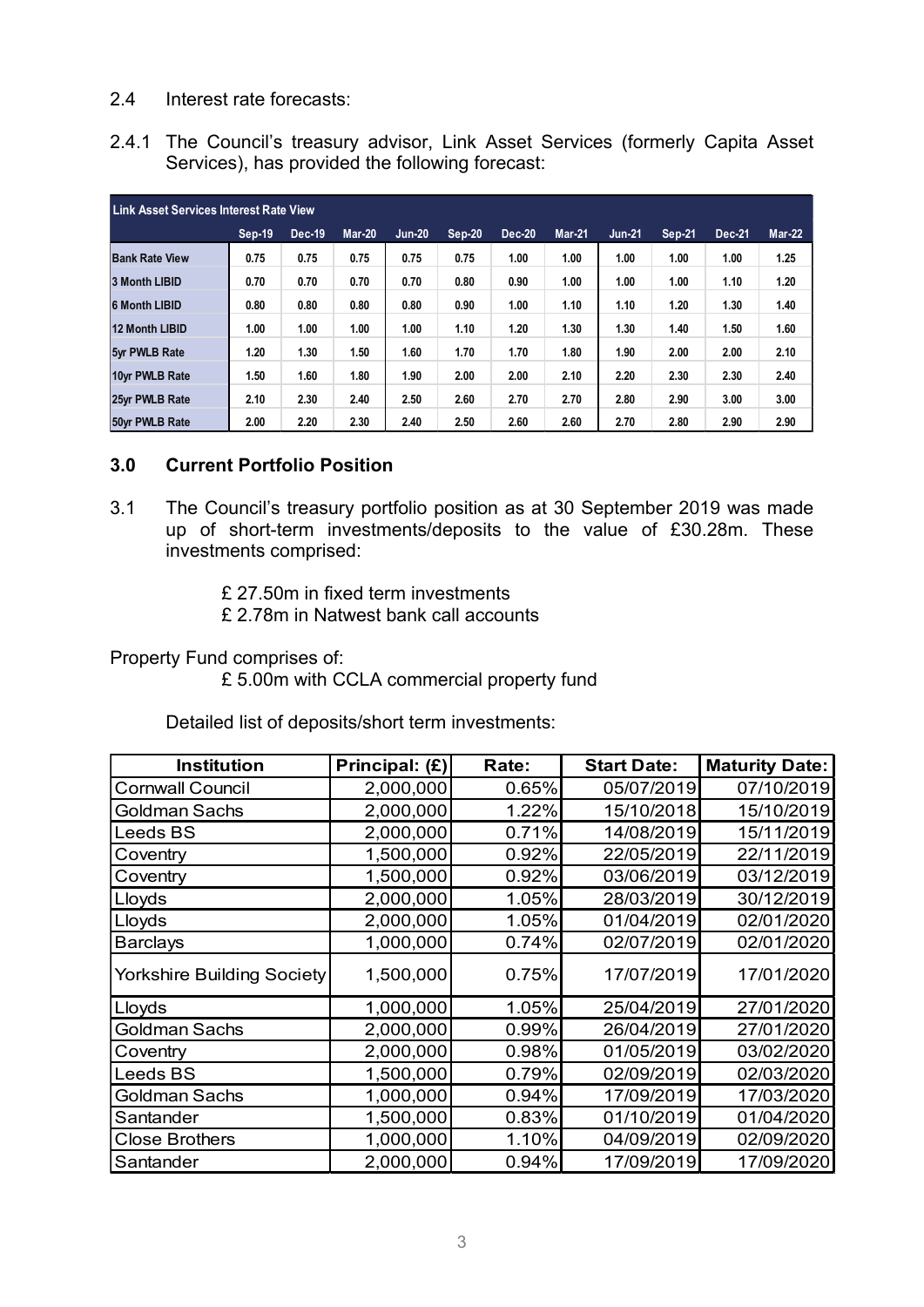- 3.2 **Property Fund**: The Council currently has £5m deposited with the CCLA (Churches, Charities and Local Authorities) commercial property fund. Dividends are paid quarterly; first two quarters, dividends of 4.50% were earned.
- 3.3 The Council received an average return of 0.75% on investments during the first six months. The return on investments for the first half of the year has remained stable due to the Bank of England continuing to hold the base rate at 0.75%. The expectation for the second half of the year has some uncertainty given the concerns over the impact of Brexit.
- 3.4 During 2018/19 an average rate of investment return of 0.77% was earned at the mid-year point.

## **4.0 Borrowing Requirements**

- 4.1 The Council has no short term borrowing but has existing PWLB loans of £39.83m at the end of September 2019, in addition to £0.28m in finance leases.
- 4.2 The Council did not undertake any new borrowing during 2018/19. There has also been no new borrowing during 2019/20, however there is £0.50m assumed to be borrowed during the remainder of 2019/20 to deliver the capital programme.
- 4.3 The Council approved the 3 Rivers Developments Limited business plan in February 2019 which details loans the Council can make to the company. In order to finance the capital loans the Council is able to borrow from PWLB. The latest 2019/20 loans forecast could be up to £9.29m.
- 4.4 The Treasury Management Strategy Statement (TMSS), for 2019/20 was approved by this Cabinet on 7 February 2019. The underlying TMSS approved previously requires revision in the light of the 3 Rivers Developments Limited business plan and the revised deliverable Capital Programme for 2019/20.
- 4.5 The proposed changes are set out in the following 3 tables below for the next 3 financial years:

| <b>Prudential Indicator 2019/20</b><br>£000 | <b>Original</b><br><b>Estimate</b> | <b>Revised</b><br><b>Prudential</b><br><b>Indicator</b><br><b>Estimate</b> |
|---------------------------------------------|------------------------------------|----------------------------------------------------------------------------|
| <b>Authorised Limit</b>                     | 77,000                             | 72,000                                                                     |
| <b>Operational Boundary</b>                 | 68,000                             | 63,000                                                                     |
| <b>Capital Financing Requirement</b>        | 64,120                             | 59,721                                                                     |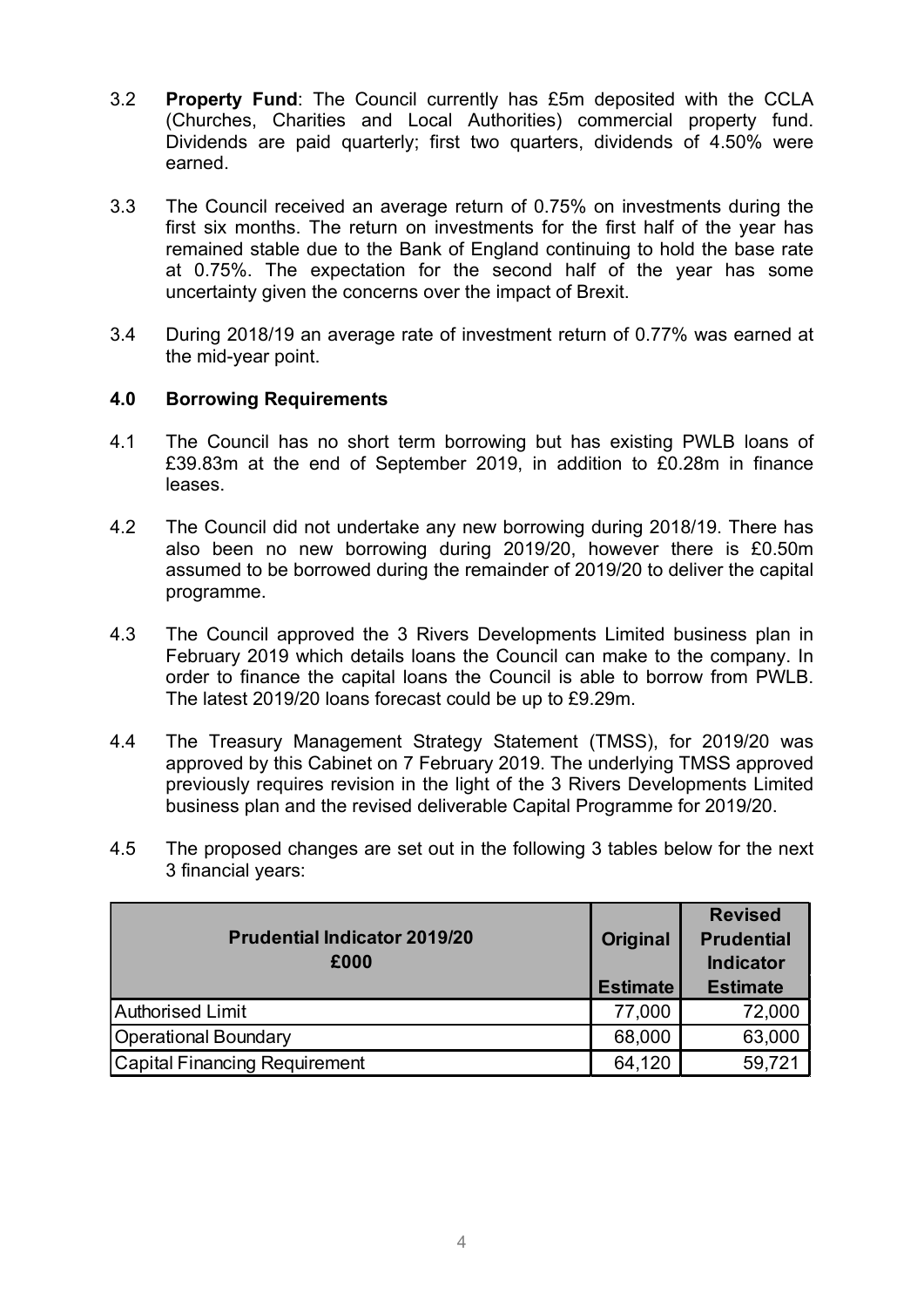| <b>Prudential Indicator 2020/21</b><br>£000 | Original<br><b>Estimate</b> | <b>Revised</b><br><b>Prudential</b><br><b>Indicator</b><br><b>Estimate</b> |
|---------------------------------------------|-----------------------------|----------------------------------------------------------------------------|
| <b>Authorised Limit</b>                     | 89,000                      | 96,000                                                                     |
| <b>Operational Boundary</b>                 | 80,000                      | 87,000                                                                     |
| <b>Capital Financing Requirement</b>        | 75,510                      | 83,508                                                                     |

| <b>Prudential Indicator 2021/22</b><br>£000 | Original<br><b>Estimate</b> | <b>Revised</b><br><b>Prudential</b><br><b>Indicator</b><br><b>Estimate</b> |
|---------------------------------------------|-----------------------------|----------------------------------------------------------------------------|
| <b>Authorised Limit</b>                     | 98,000                      | 108,000                                                                    |
| <b>Operational Boundary</b>                 | 89,000                      | 99,000                                                                     |
| <b>Capital Financing Requirement</b>        | 85,233                      | 96,868                                                                     |

#### **5.0 Annual Investment Strategy**

- 5.1 Any fixed term investments in the market place (except Debt Management Office [DMO]) are restricted to a maximum term of two years (previously one year). The Council's substantial commitments (particularly the monthly precepts to Devon County Council, the Police and Fire Authority) constrain the term of investments. The Cabinet of 7 February 2019 resolved to diversify the investment portfolio to include non-UK banks with a minimum Sovereign Fitch rating of AAA (highest possible rating).
- 5.2 The Council will continue to have regard to the MHCLG's Guidance on Local Government Investments ("the Guidance") issued in April 2018 (3rd Edition) and CIPFA's Treasury Management in Public Services Code of Practice and Cross Sectorial Guidance Notes ("the CIPFA Treasury Management Code").

## **6.0 Lending Criteria and Counterparty Limits**

6.1 The current policy allows the lending of funds to be deposited with major UK banks and building societies with an investment period no longer than two years and where the counterparty is required to meet the following ratings requirements: Banks (Fitch F1, F1+) and for building societies based upon a minimum Fitch rating of F1 and an asset base level of at least £1bn. The maximum lending limit to any group counterparty is £5m. The policy includes investments with CCLA property fund and money market funds with a limit of £2m on this option. Note that delegation was provided to the s151 officer and Finance Portfolio Holder in 2011/12 to make reactive decisions when market conditions changed due to volatility in rating changes when our own bankers, Natwest, were downgraded, along with other part nationalised banks. We do not invest any term deposits with the Royal Bank of Scotland Group and only have our call accounts with them.